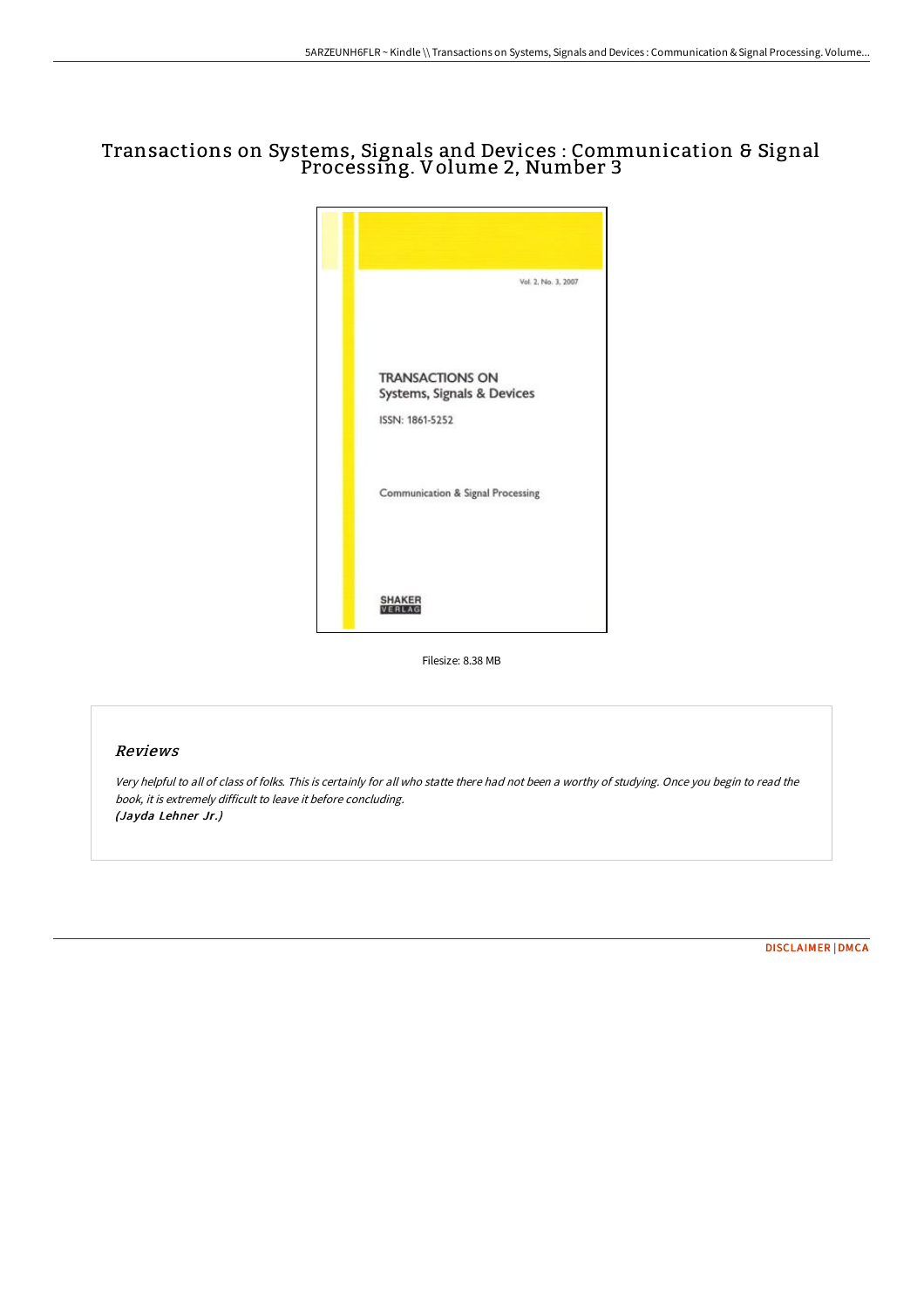# TRANSACTIONS ON SYSTEMS, SIGNALS AND DEVICES : COMMUNICATION & SIGNAL PROCESSING. VOLUME 2, NUMBER 3



Shaker Verlag Nov 2007, 2007. Taschenbuch. Condition: Neu. Neuware - Contents Image Recognition Based on Features Extraction and RBF Classifiers - A. Djouak, K. Djemal and H. Maaref Using Wavelet Techniques in Sonar Signal Denoising and Data Compressing - M. Hergli, F. Bouslama, J. Baiili, and K. Besbes A Very EFicient Approach for Low Bit Rates Coding and Progressive Transmission of Still Images Using Set Partitioning in Hierarchical Trees - Abdelkader Boukhobza and Abdennacer Bounoua Toward an Embedded Image Wavelet Transform Implementation Approach - H. Bessalah, F. Alim, M. A. Bencherif and S. Seddiki Wavelet Noise Reduction Applied to Speech Enhancement Study and Evaluation - H. Gabzili, Z. Lachiri and N. Ellouze Mobility-Aware Routing Algorithm for Multi-Hop Ad-Hoc Wireless Networks - M. Al-Akaidi and M. Alchaita 124 pp. Englisch.

E Read Transactions on Systems, Signals and Devices : [Communication](http://techno-pub.tech/transactions-on-systems-signals-and-devices-comm.html) & Signal Processing. Volume 2, Number 3 Online

 $\frac{1}{165}$ Download PDF Transactions on Systems, Signals and Devices : [Communication](http://techno-pub.tech/transactions-on-systems-signals-and-devices-comm.html) & Signal Processing. Volume 2, Number 3